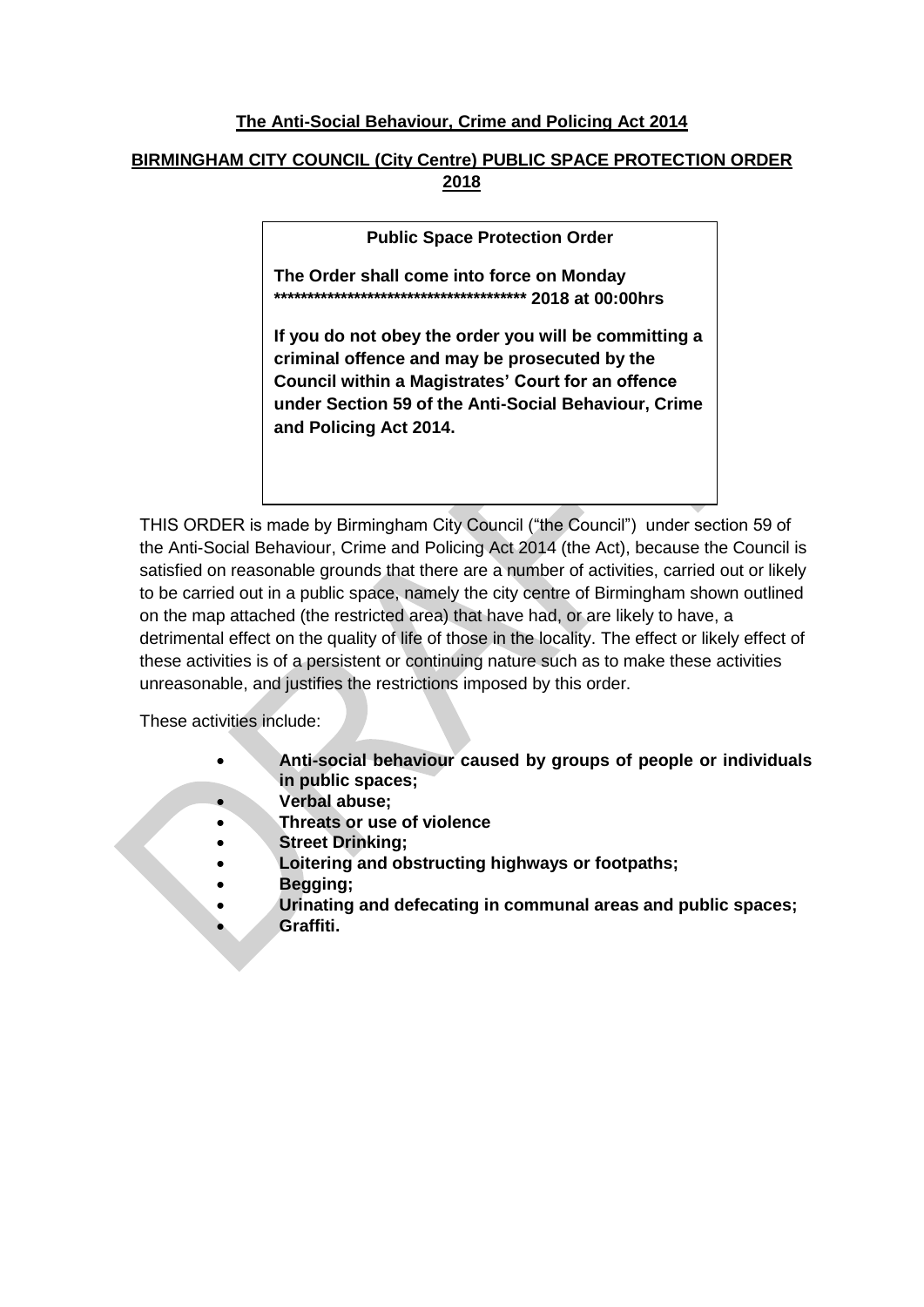**THIS ORDER PROHIBITS the following things being done in any public space in the restricted area AND REQUIRES specified things to be done by persons carrying on specified activities in the Restricted Area.**

## **Definitions**

| "Authorised Person" | means a Police Constable or Council Officer, and must be able<br>to present their authority upon request.                                                                                                            |
|---------------------|----------------------------------------------------------------------------------------------------------------------------------------------------------------------------------------------------------------------|
|                     | "Intoxicating Substances" means substances with the capacity to stimulate or depress<br>the central nervous system which includes Psychoactive<br>Substances but does not include alcohol, tobacco or<br>vaporisers. |
| "Restricted Area"   | as shown outlined on the map attached.                                                                                                                                                                               |

- 1. Groups
	- a. An Authorised Person may request that an individual, or a group, within the Restricted Area disperse, where they reasonably suspect any person in that group is causing, or is likely to cause nuisance, alarm, harassment or distress to any other group or person.
	- b. A person or group is prohibited from remaining within the Restricted Area after an Authorised Person has requested that the person or group disperse.
	- c. These prohibitions do not restrict an individual's right to freedom of association and speech.
- 2. Obstructing footpaths and highways
	- a. No person or their personal effects shall prevent or hinder the street cleansing activity of the Council within the Restricted Area.
	- b. No person or their personal effects shall hinder the free passage of pedestrians or vehicles along the public footpath or highway within the Restricted Area.
	- c. No person or their personal effects shall obstruct ingress or egress from any building within the Restricted Area.
	- d. An authorised officer may request that a person remove themselves from the footpath or highway where they reasonably suspect a person is causing, or is likely to cause nuisance and or disorder within the Restricted Area.
	- e. These prohibitions do not restrict an individual's right to freedom of association and speech.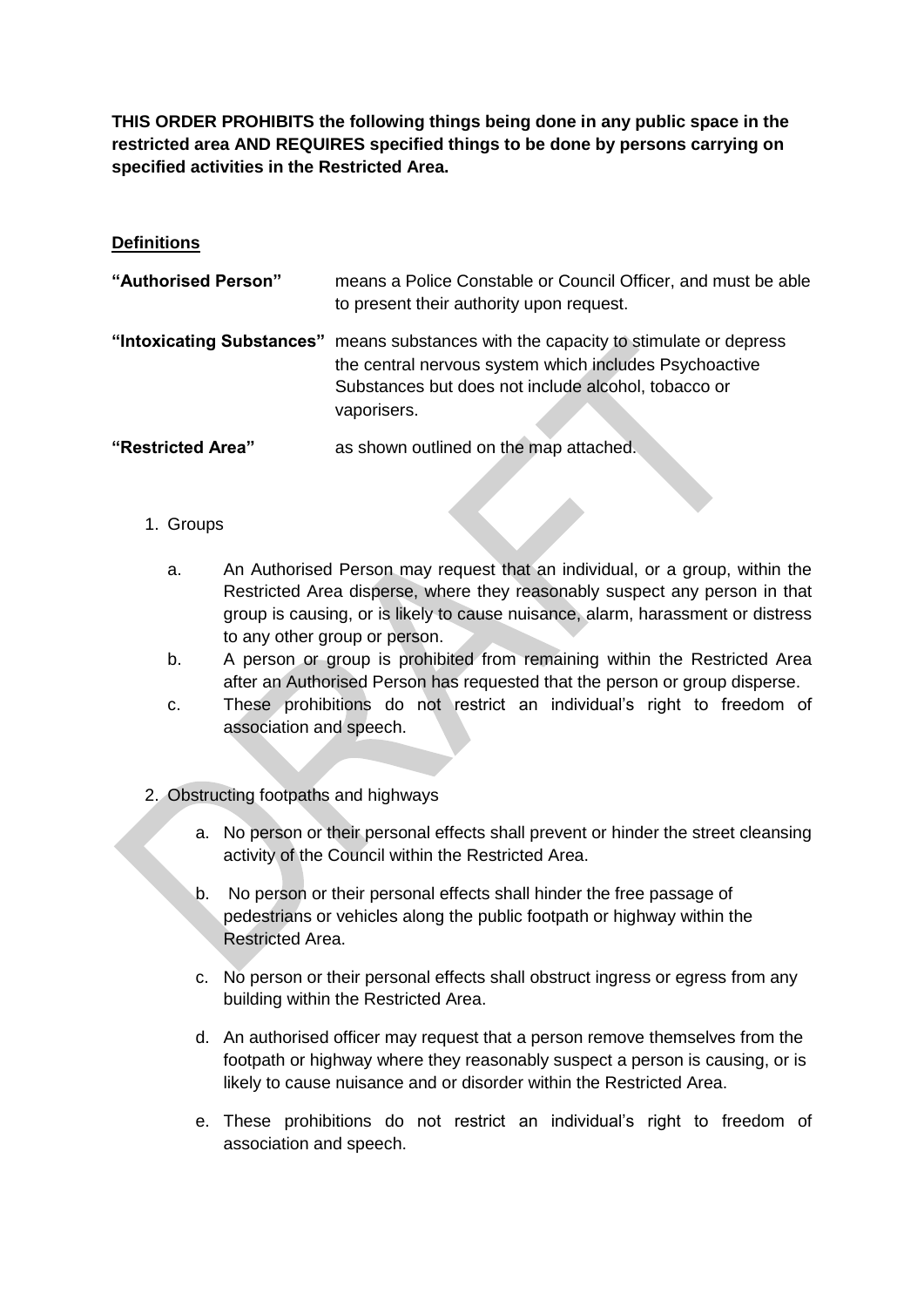- 3. Intoxicating Substances
	- a. It is prohibited for any person to ingest, inhale, inject, smoke, possess or otherwise use Intoxicating Substances within the Restricted Area.
	- b. It is prohibited for any person to be under the influence of Intoxicating Substances within the Restricted Area.
	- c. It is prohibited for any person to sell, supply or deposit Intoxicating Substances Psychoactive Substances within the Restricted Area.
	- d. It is prohibited for any person to be in possession of any item that can be used to assist in the taking of Intoxicating Substances.
	- e. A person is required to surrender any Intoxicating Substances in their possession when asked to, by an Authorised Person within the Restricted Area.
	- f. A person will not commit an offence under subsections 3a, 3b or 3d where the substance is used for a valid and demonstrable medicinal use.

## 4. Alcohol

- a. A person is prohibited from having in their possession open cans, bottles, or other unsealed containers of alcoholic beverages (even if empty) in the Restricted Area.
- b. A person is required to surrender any alcohol in their possession when asked to so by an Authorised Person in the Restricted Area.

## 5. Verbal abuse

a. A person is prohibited from being verbally abusive to any other person within the Restricted Area.

#### 6. Violence

- a. A person is prohibited from using, or threatening to use, violence against any person or group within the Restricted Area.
- 7. Begging
	- a. A person must not make an unauthorised request for money, personal items, and charitable and or other donations, whether expressly or impliedly requested, by conduct within the Restricted Area.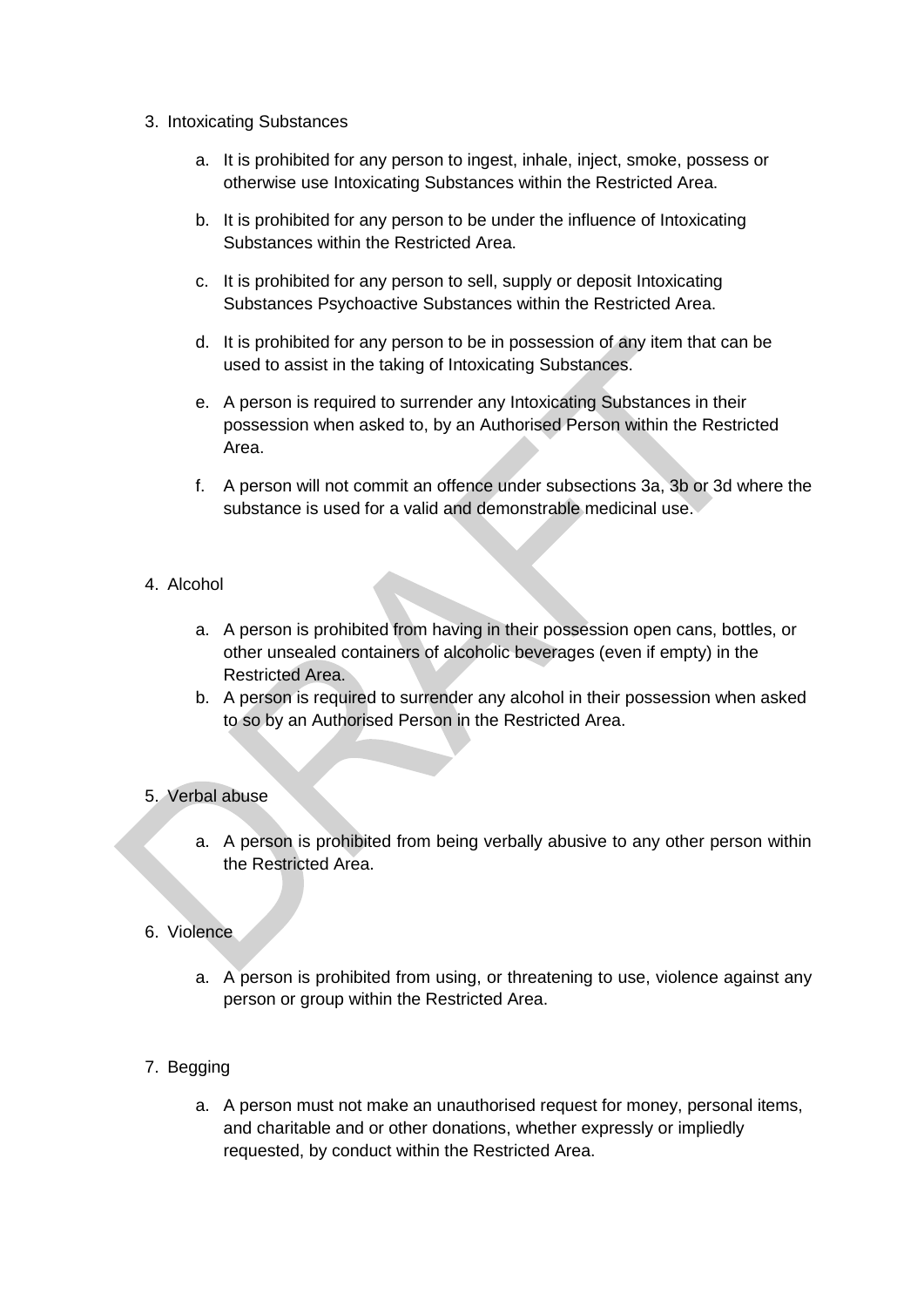- b. A person must not stop or approach another person to make an unauthorised request with the intention of asking that other person to either;
	- i. enter any arrangements which involve that other person making any future payment for any charitable or other purposes; or
	- ii. for any information to assist that other person being contacted at another time with a view to making arrangements for that person to make any payment for any charitable or other purposes.
- c. When requested by an Authorised Officer a person must present valid identification which should detail the company they are collecting donations on behalf of.
- 8. Obtaining money by deception.
	- a. No person shall sell or offer for sale the Big Issue magazine within the Restricted Area unless they are located on an authorised Big Issue pitch, and;
		- i. Wearing either a valid temporary badge issued by the Big Issue or;
		- ii. A Big Issue tabard with their valid permanent badge, both issued by the Big Issue.
	- b. An Authorised Office may request that a person stops this activity where they reasonably suspect a person is causing, or is likely to cause, nuisance and or disorder.

## 9. Graffiti

- a. A person is prohibited from carrying out any form of graffiti on any surface within the Restricted Area.
- b. A person is required to surrender any goods, items or materials to an Authorised Person where that Authorised Person reasonably suspects that any goods, items or materials are being used, or are likely to be used, by a person to engage in any graffiti related activity within the Restricted Area.
- 10. General Anti-Social Acts:
	- a. A person is prohibited from urinating in any public space, community space or doorway within the Restricted Area.
	- b. A person is prohibited from defecating in any public space, community space or doorway within the Restricted Area.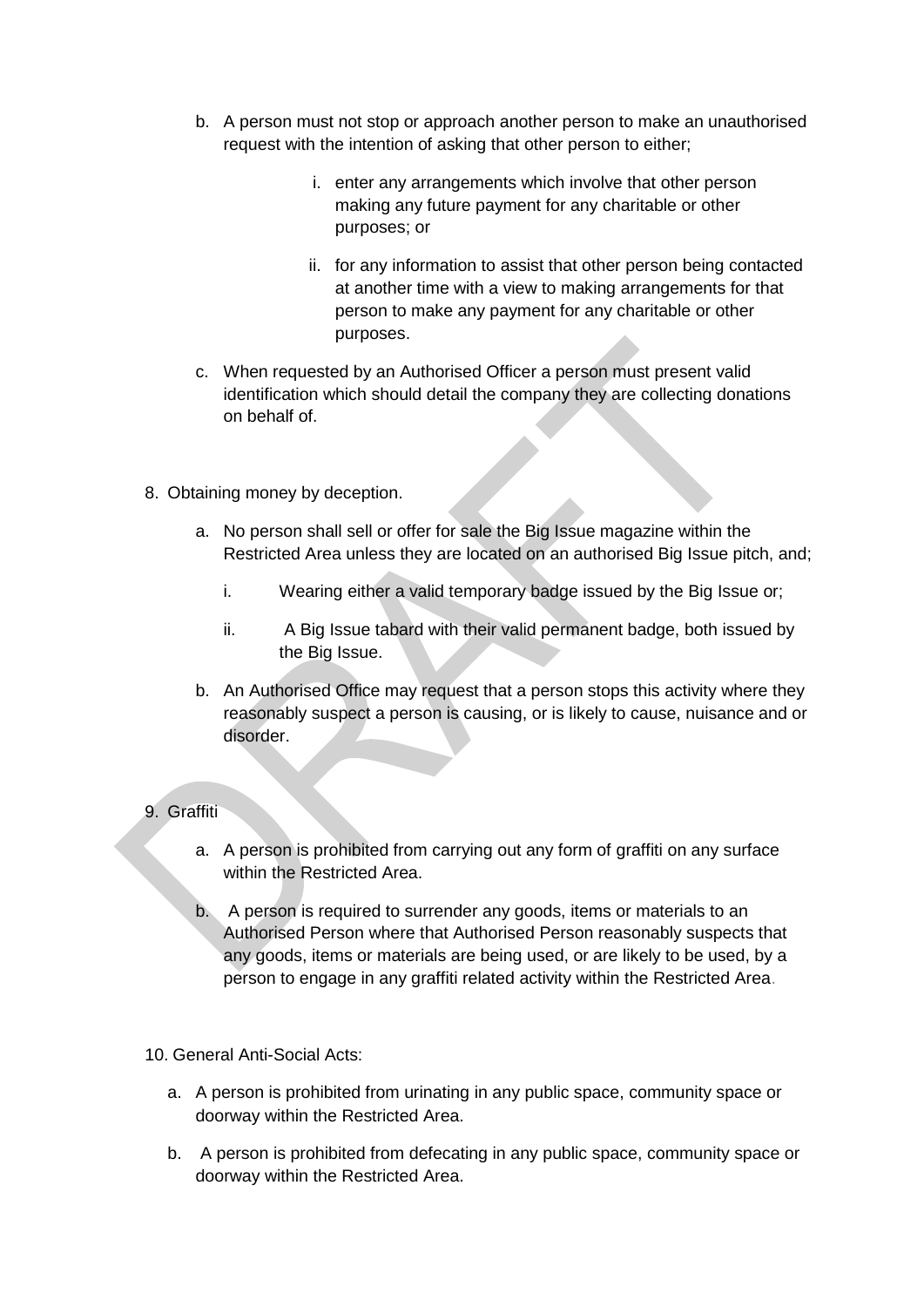c. A person is prohibited from spitting in any public space, community space or doorway within the Restricted Area.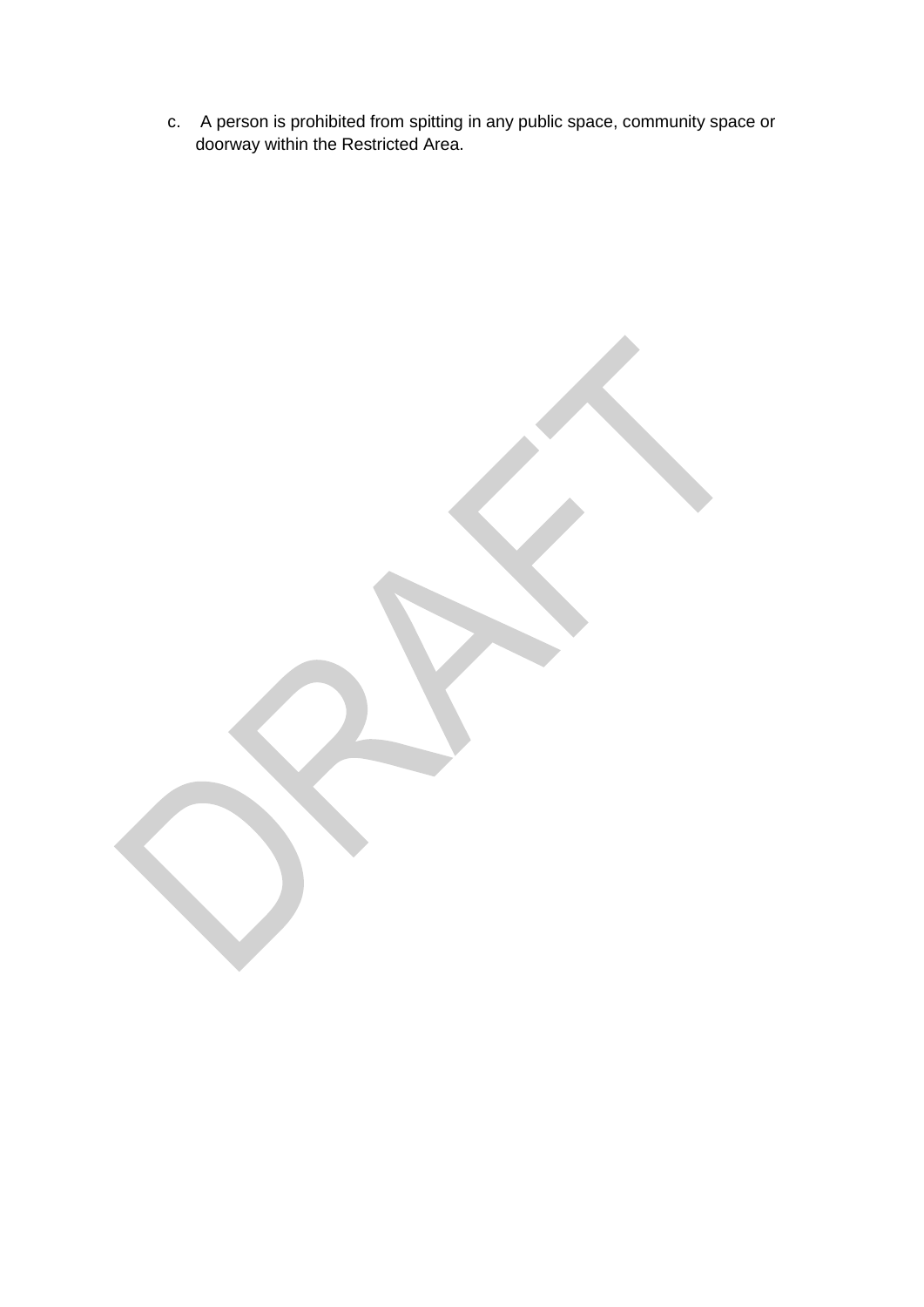#### Requirements

#### **1. Alcohol and Intoxicating Substances**

- a. Any person aged 18 years or over who is subject to this Order under section 3 and or 4 and where deemed appropriate, must attend an assessment with Change, Grow, Live (CGL).
- b. Any person aged under the age of 18 years who is subject of this Order, under section 3 and or 4 and where deemed appropriate, must attend an assessment with Aquarius.

## **2. Verbal Abuse, Violence and graffiti**

a. Any person under the age of 18 years made subject of this Order, under sections 1, 6 or 10 must attend an assessment with the Youth Offending Service.

## **3. Begging**

a. Any person who is subject to this Order, under sections 2, 7 or 8 and where deemed appropriate, will be referred to the Street Intervention Team.

**Any person who fails to fulfil the requirements will be in breach of the Public Space Protection Order.**

**THIS ORDER WILL BE IN FORCE FOR A PERIOD OF \*\* MONTHS AND WILL EXPIRE ON \*\***